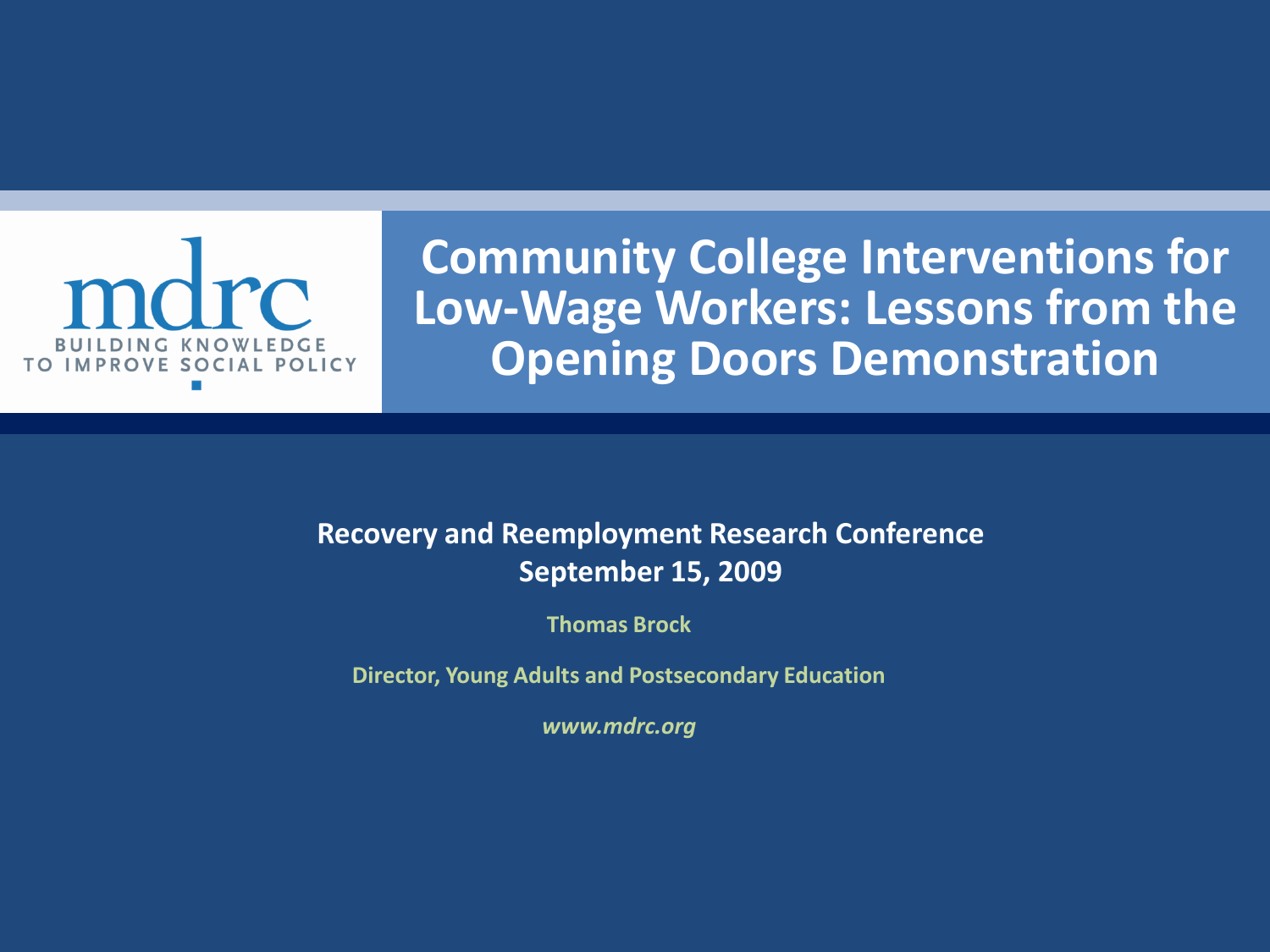# **Why Focus on Community Colleges?**

#### The Benefits:

- Adults with some college or an A.A. degree earn 12 percent more than high school graduates and 66 percent more than high school dropouts.
- $-$  Adults with an A.A. less likely to be unemployed or in poverty.
- $-$  Better health, greater civic participation, children better prepared for school.

#### The Problem: Many Students Do Not Persist

 $-$  Nearly half of all students who begin at community college do not complete a degree or transfer within 6 years.

#### Major obstacles:

- Competing work and/or family obligations
- Not academically prepared
- Affordability (both real and perceived)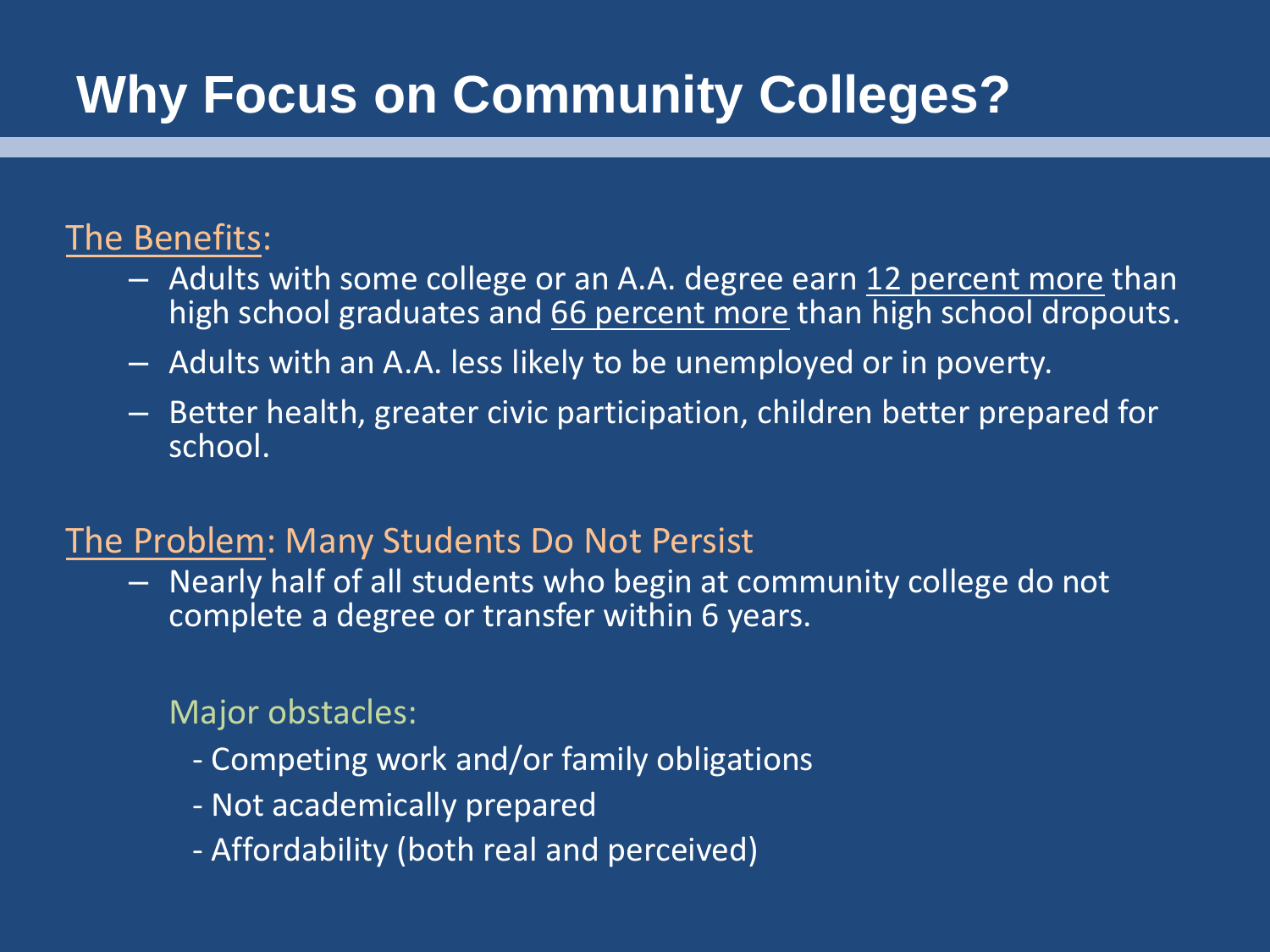### **Opening Doors: A Demonstration Project of Strategies to Help Community College Students Succeed**

#### Three broad strategies:

- Instructional reforms
- Enhanced student services
- Increased financial support

#### Desired outcomes:

- Improved academic performance
- Increased persistence
- Higher rates of certificate and degree completion
- Improved employment outcomes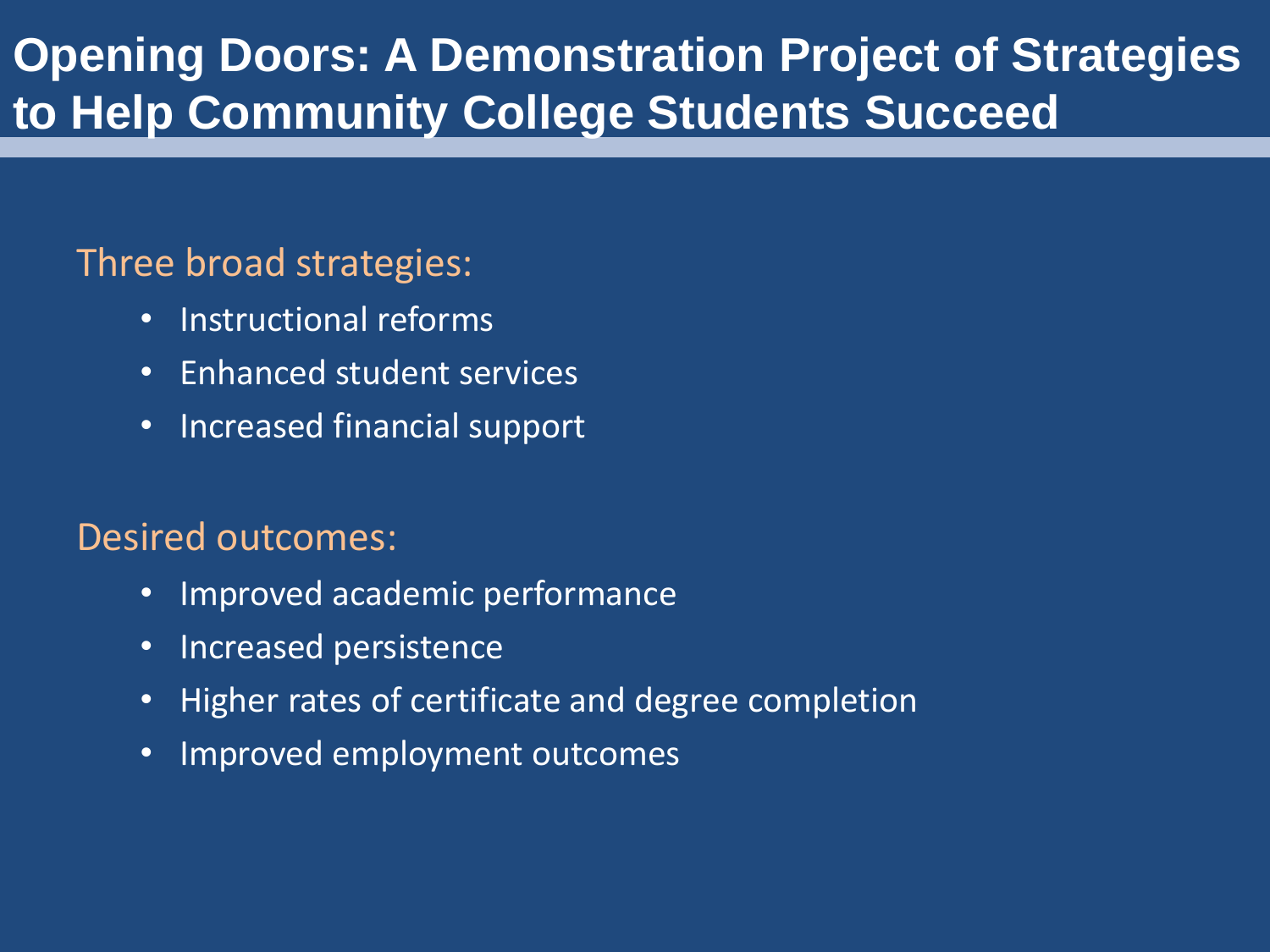### **Opening Doors Sites and Program Strategies**

**Student** 

 $(CA)$ 

**Enhanced Student Services: Lorain County and Owens Community Colleges (OH)** 



**Performance-Based Scholarship:** Delgado Community College and Louisiana Technical College - West Jefferson (LA)

4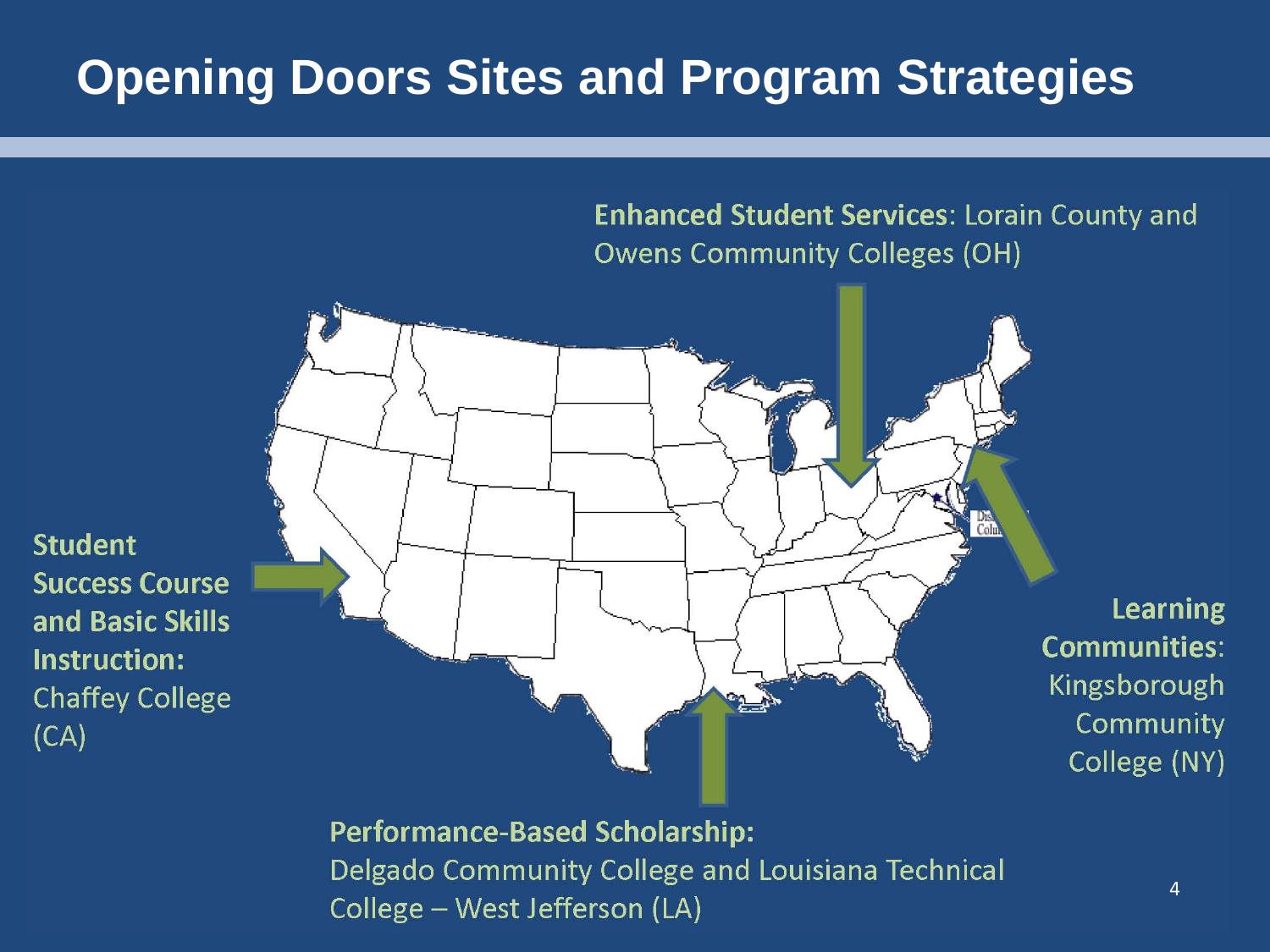# Random Assignment Used to Measure Program **Effects**

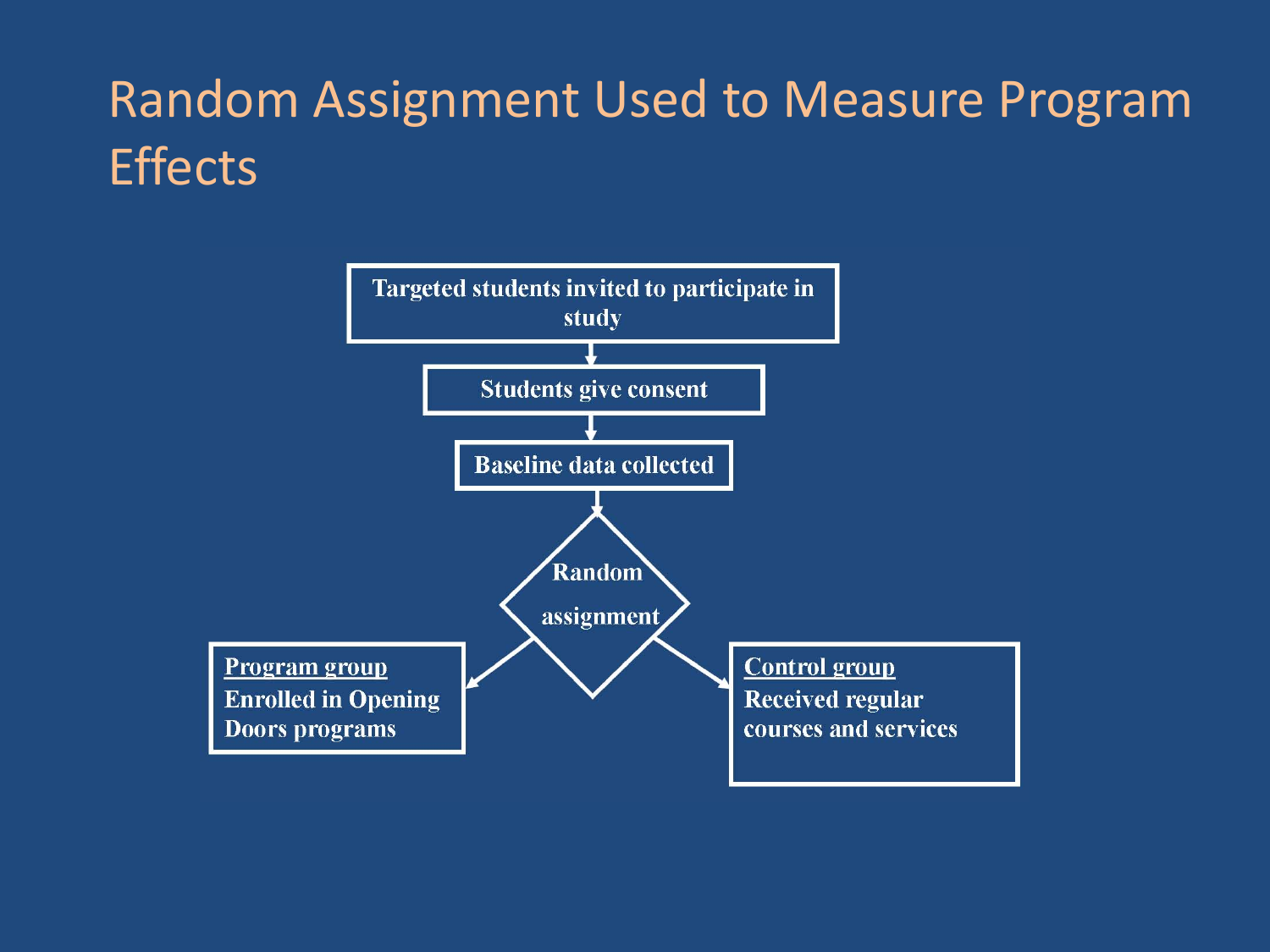### **Ohio: Enhanced Student Services**

- Students assigned to a program counselor who served as their advocate and advisor
	- Low caseloads: maximum of 185 students (vs. 1,000 for control group) college
	- Stipends of \$150 offered for each of two semesters, paid after meetings with counselor
- Proactive, team-oriented approach:
	- • Referrals to and follow-up with other student services staff, including financial aid staff.
- Program delivered services as intended:
	- On average, program group had 9 contacts with counselor during twosemester program.
		- 90 percent of program group received stipend payments, half received full **\$300.**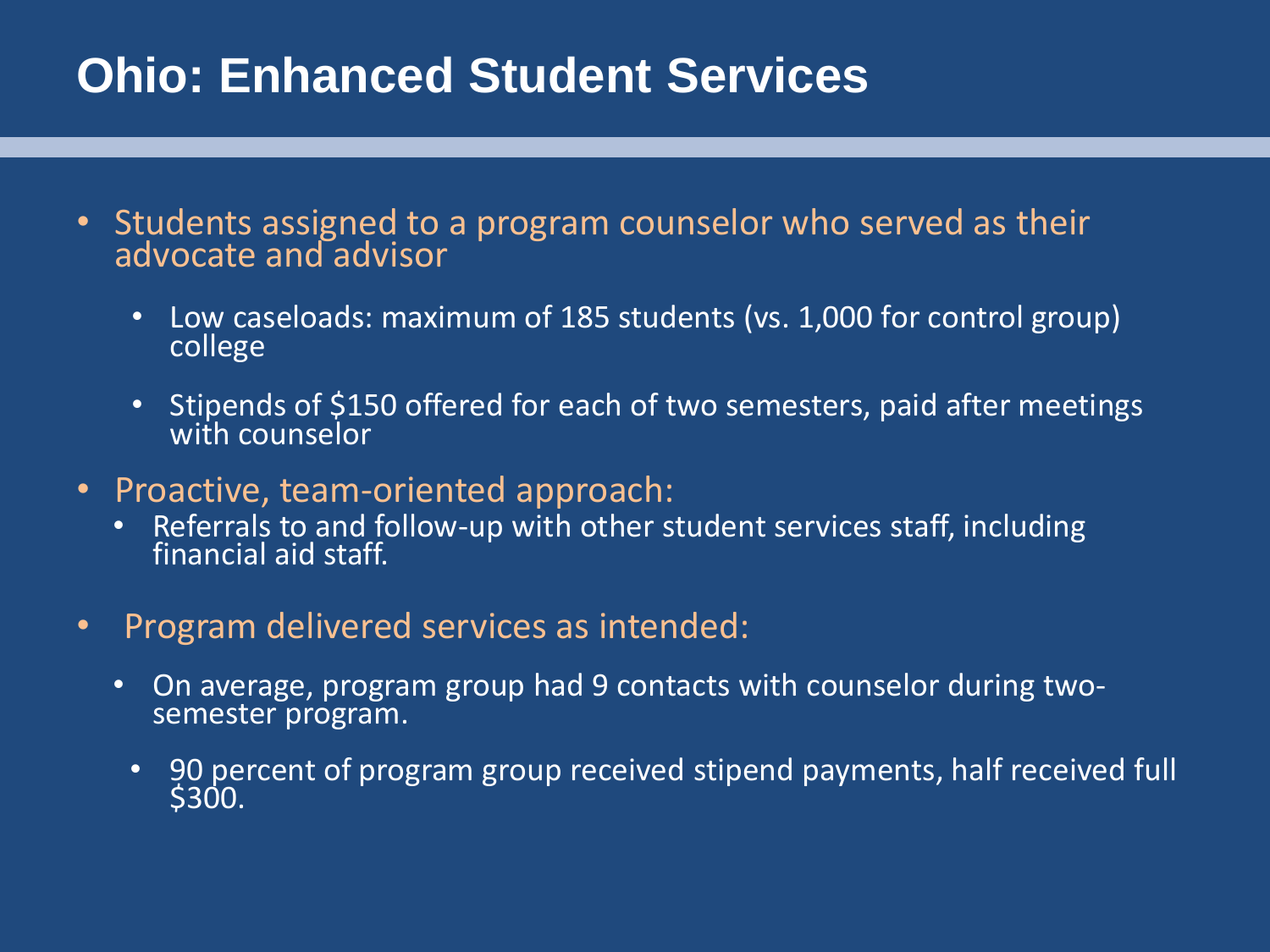### **Ohio: Sample Characteristics (n = 2139)**

### Target group:

- than 13 credits, and had history of academic difficulties  $-$  Incoming freshmen and continuing students who completed fewer
- $-$  Family income below 250 percent of federal poverty level

#### Key Characteristics:

- • Women: 75%
- Average age: 24
- Race/Ethnicity
	- $\circ$  White: 54%
	- $\circ$  Black and Hispanic: 41%
- • Employed at baseline: 56%
- • Receiving any public benefits: 48%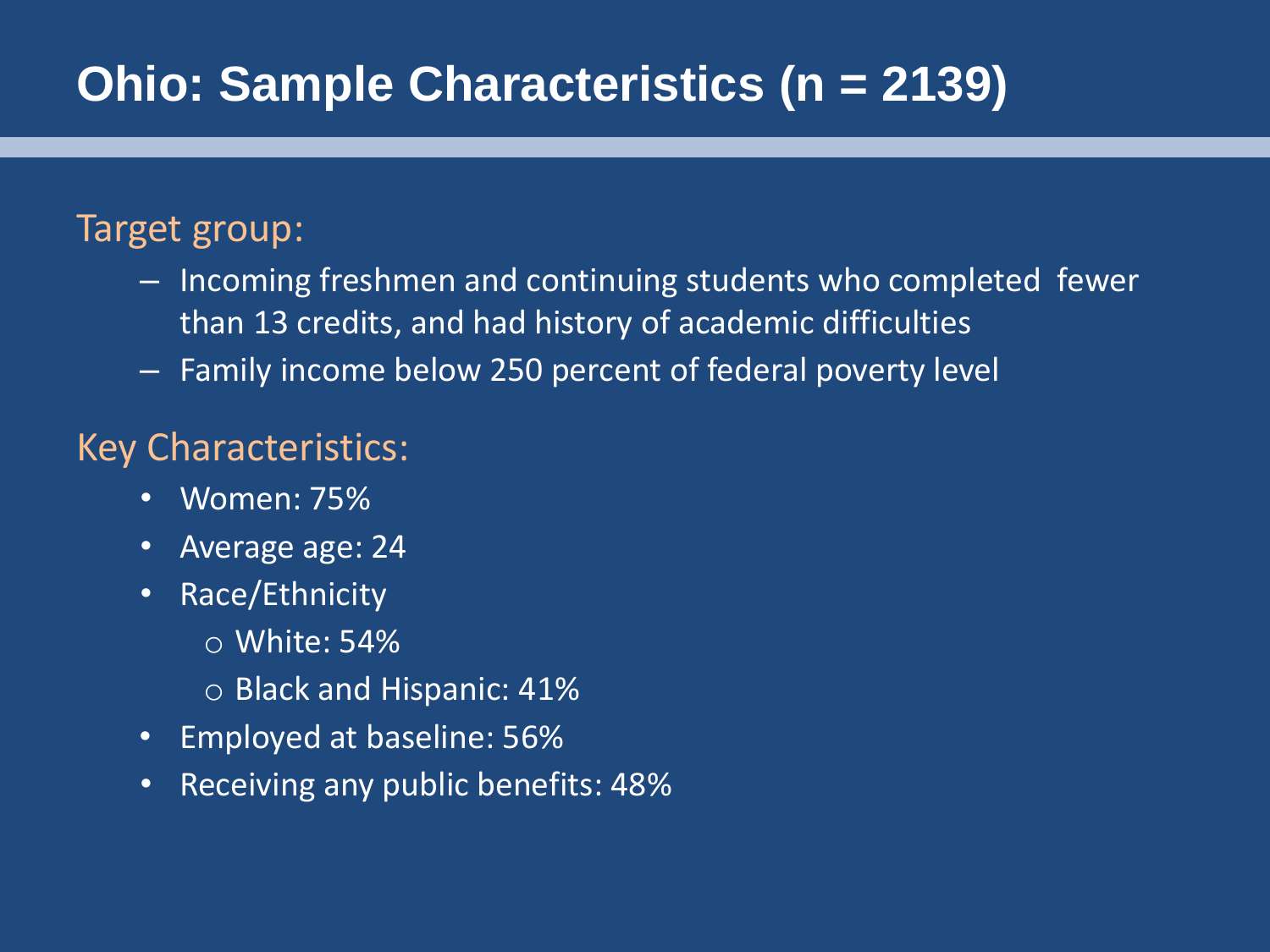### **Ohio: Positive Effects on College Enrollment while Enhanced Services Were Delivered, but No Enduring Effect**

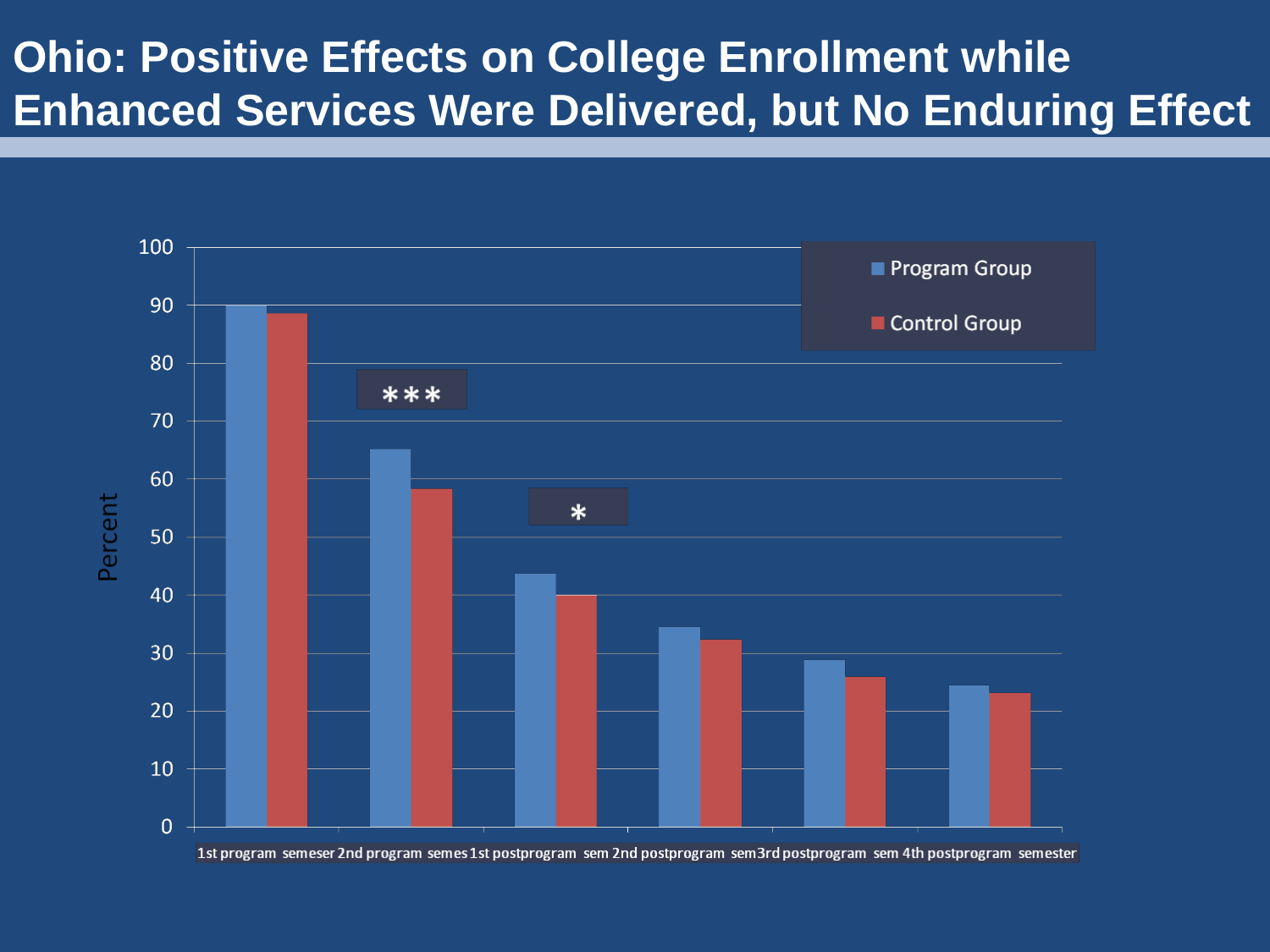### **Louisiana: Performance-Based Scholarships**

- Students received \$1,000 for two semesters (\$2,000 total) on two conditions:
	- Enroll at least half-time
	- Maintain "C" or better average
- Scholarship paid in increments:
	- • \$250 on enrollment
	- \$250 on passing midterms
	- \$500 on passing courses
- • Program counselors monitored academic progress and disbursed payments
- • Program delivered scholarships as intended:
	- 90 percent of program group received at least one scholarship payment
	- Average amount received: \$1,133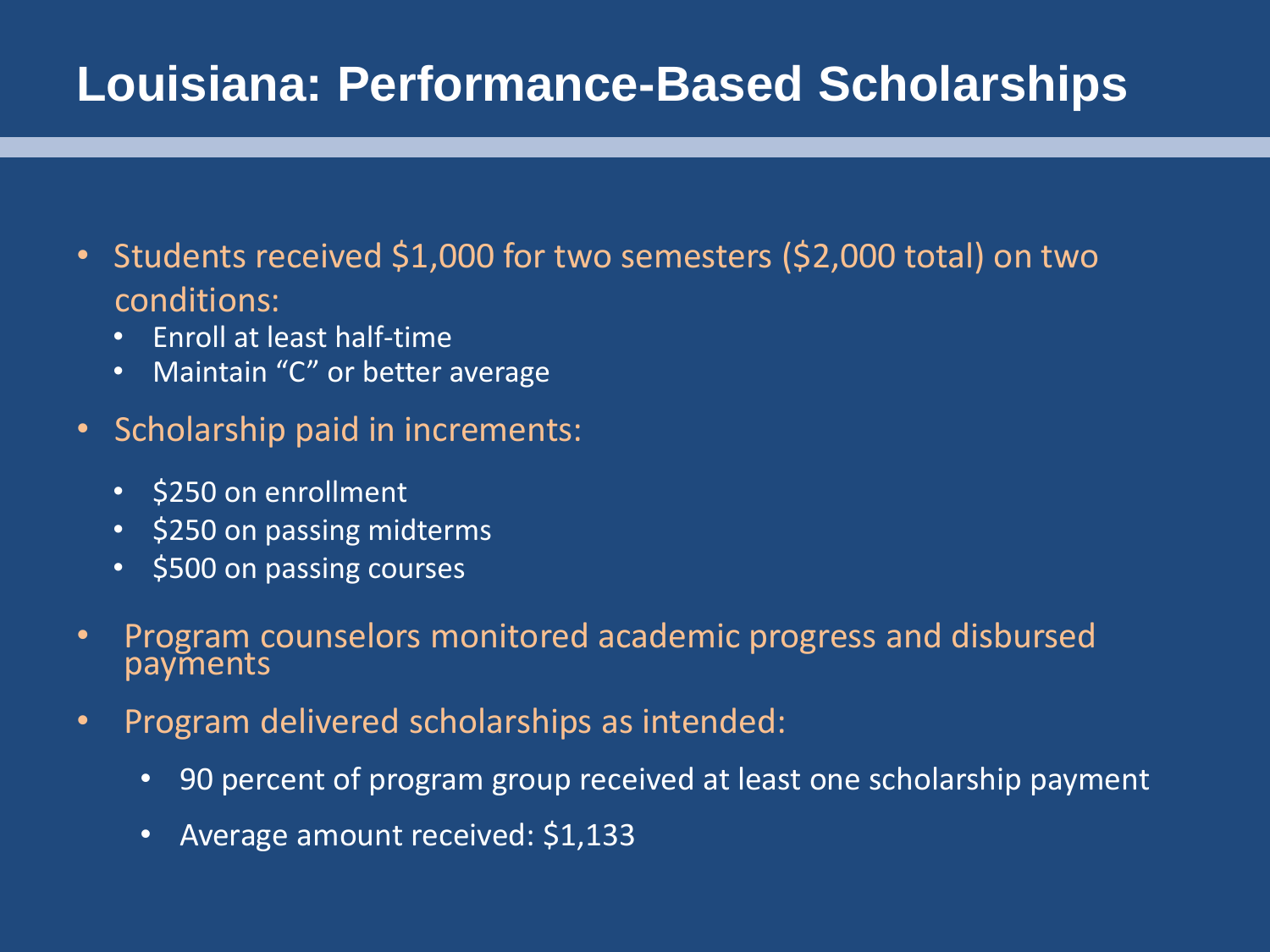### **Louisiana: Participating Students (n = 1019)**

#### Target group:

– Low-income parents

#### Key Characteristics:

- Women: 92%
- Average age: 25
- Race/Ethnicity
	- o Black: 85%
	- $\circ$  White: 11%
- Employed at baseline: 52%
- Receiving any public benefits: 71%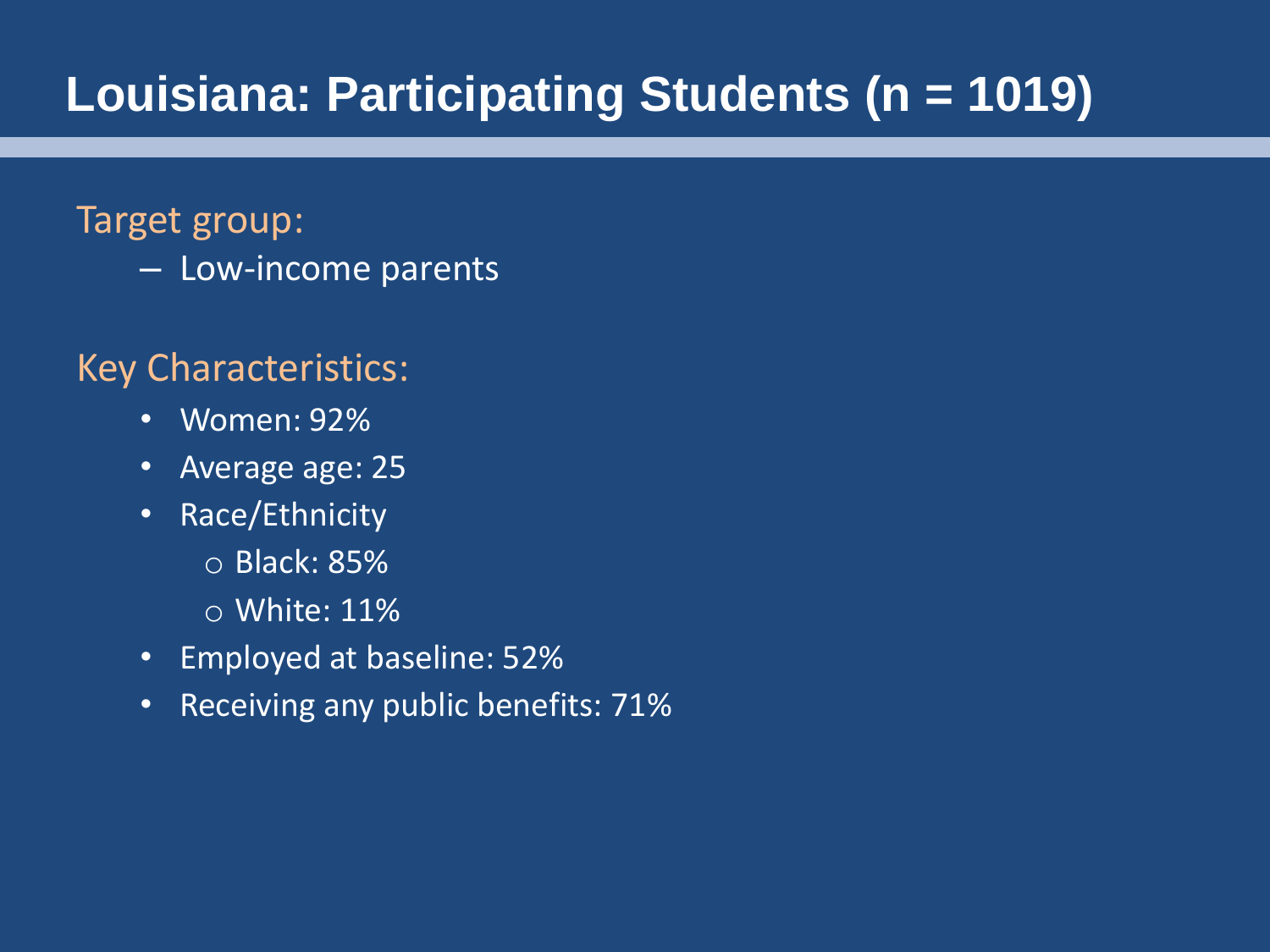### **Louisiana: Positive Effects on College Enrollment**

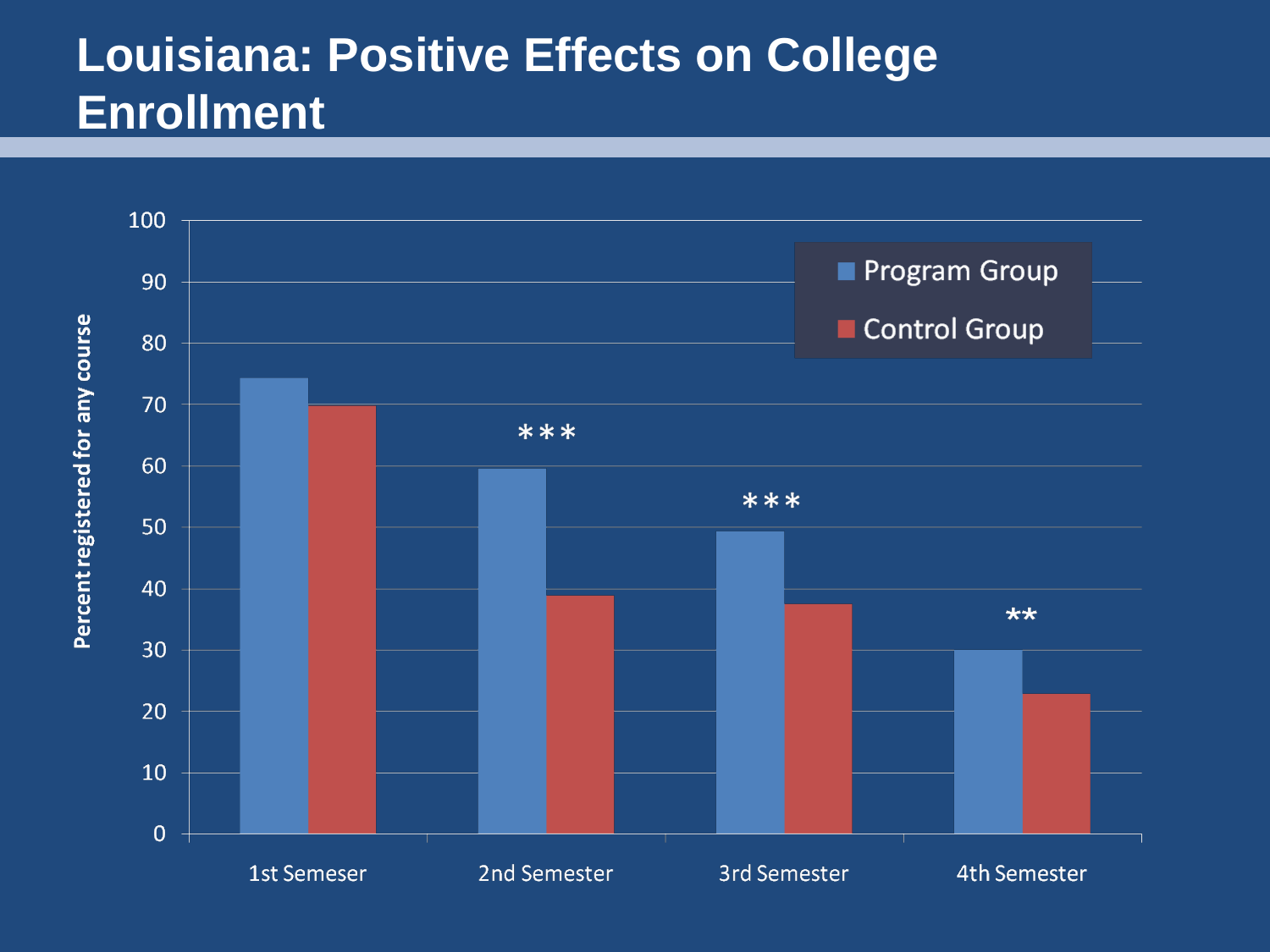### **Louisiana: Positive Effects on Credit Accumulation**

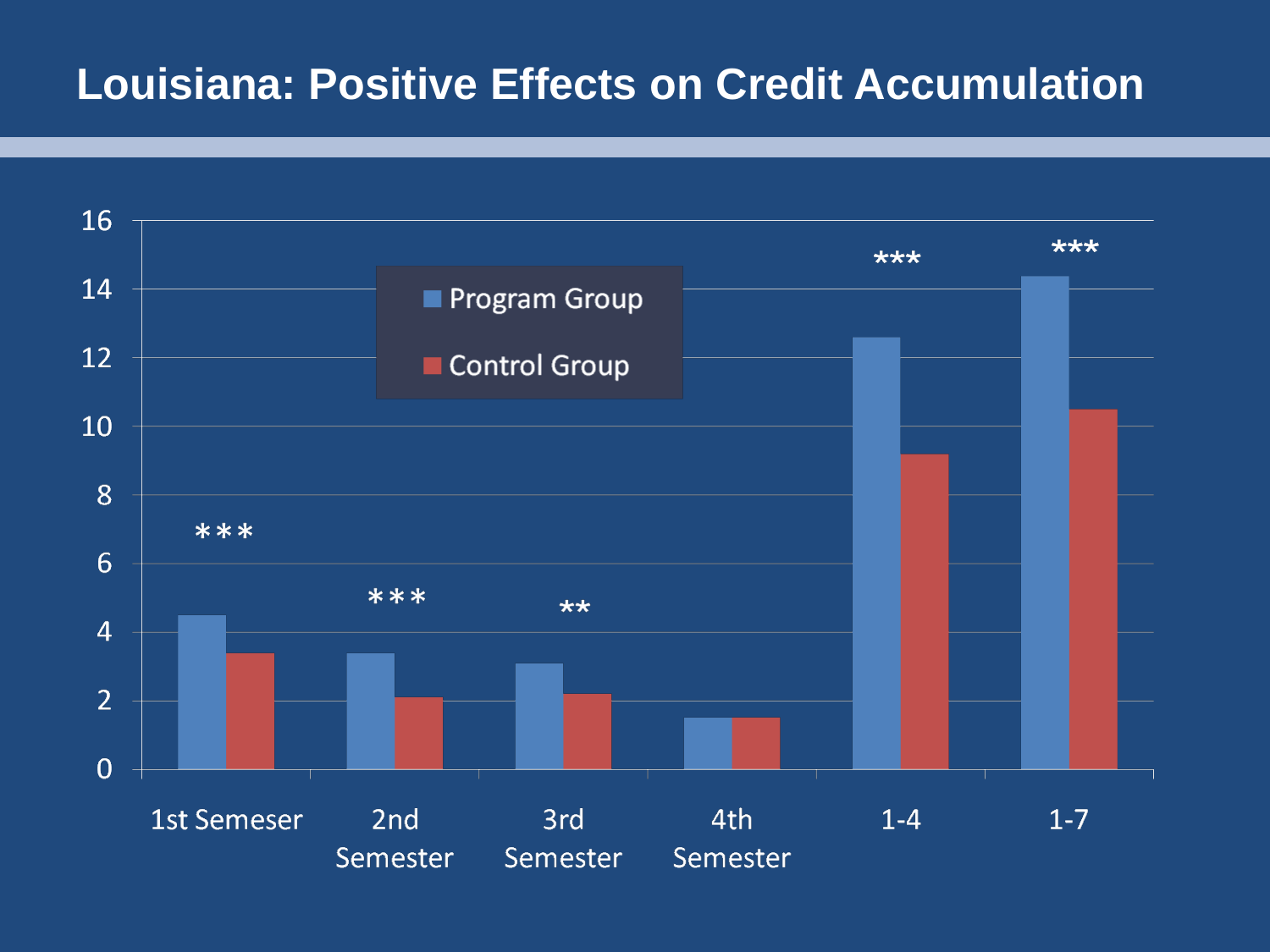## **Conclusions**

- college can make a difference in academic outcomes • Interventions for low-wage workers attending community
- Enhanced student services help, but may need to be ongoing
	- Short-term intervention yields short-term results.
- Performance-Based Scholarships appear to have a larger positive effect and make a lasting difference, even after scholarships end
- Many funding sources can be tapped to provide these supports: WIA, TANF, private sources, American Graduation Initiative (if passed by Congress)